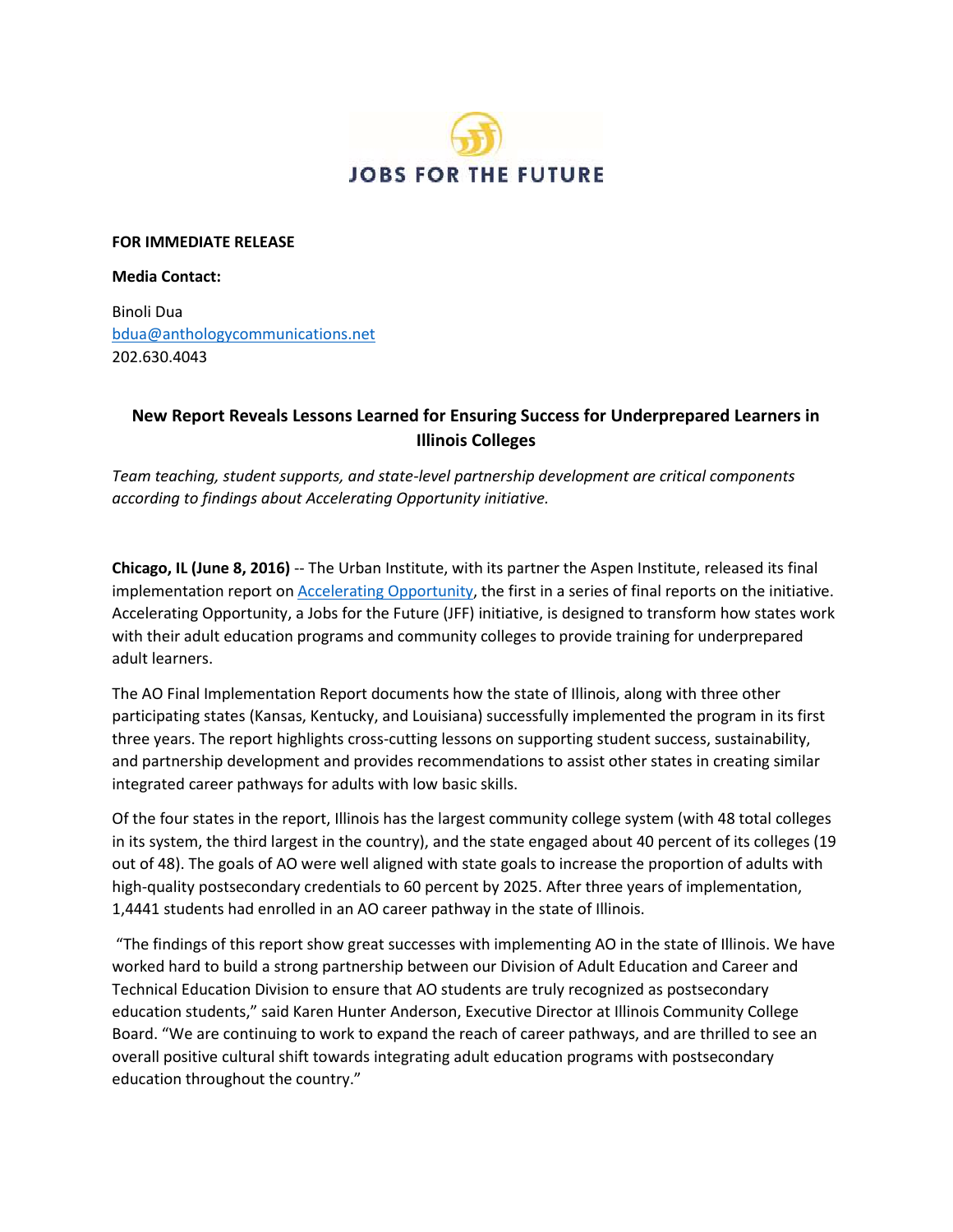"Almost every college and state is sustaining all or parts of the model, and we are pleased that those participating in AO see the value of continuing it," stated Maria Flynn, Senior Vice President for Jobs for the Future. "Many AO students have noted that had it not been for the AO initiative, college courses and credentials might have not been a viable option for them."

## **Key findings from the Final Implementation Report, based on site visits to colleges in Illinois and each of the other three states, a survey of the participating colleges and other program documentation, include:**

 colleges implemented and sustained 154 integrated career pathways. Illinois was particularly successful, and after the three-year implementation period, scaled AO to 6 more colleges for a total of 25. In plans to continue the Transitions Academy model to support statewide implementation of the AO **The four states successfully scaled AO:** The four states utilized a multitude of internal and external resources to expand the AO model to all or a large proportion of colleges within their respective states. Over the first three years of the initiative, 8,287 students enrolled in AO across 54 colleges. These partnership with the Illinois Center for Specialized Professional Support, which provides services to CTE professionals statewide, the Southern Illinois Professional Development Center staged an annual Transitions Academy, which brought the AO colleges together with a cohort of college administrators and faculty to help them design or improve bridge programs or integrated career pathways. The state model.

 **Partnerships were critical to success:** The Illinois Community College Board (ICCB) leveraged partnerships between the Division of Adult Education and Career and Technical Education (CTE) Division. In 2013, these two divisions within ICCB worked together to change their policy so that AO students who were enrolled in CTE credit-bearing courses were recognized as postsecondary CTE students. This allowed AO students to access some support from Perkins funds. Similarly, CTE programs in Illinois that worked alongside adult education to implement the AO model were able to draw upon Perkins funding to support the program expenditures. The integration of AO students into Perkins further institutionalized AO within the state's career pathways strategy.

 successes—often for the first time ever—many began to view themselves as fully integrated members **Internal and external perceptions of low-skilled adult learners changed:** The report emphasizes the progress that the colleges and states made in changing the overall culture and attitudes toward adult education students, resulting in increased student engagement. As students experienced academic of their college community.

 education (CTE) faculty at the AO colleges expressed concerns about the specific role of an adult positive about the approach over time. By the end of the grant period, some CTE faculty even discussed model and hoped for more exposure to team-taught classes. **Team teaching was popular and perceived as promising for students:** Initially, career and technical education instructor in the CTE classroom, but those who engaged in team teaching became more incorporating an adult education instructor in non-AO classes. Students were also enthusiastic about the

**The AO navigators were integral to student success: "Navigators" or "success coaches" are important**  staff members, often referred to as navigators, who connected them to needed services inside or to help connect students to necessary services. AO students received additional support from dedicated outside the college, including tutoring opportunities and individualized case management. Students